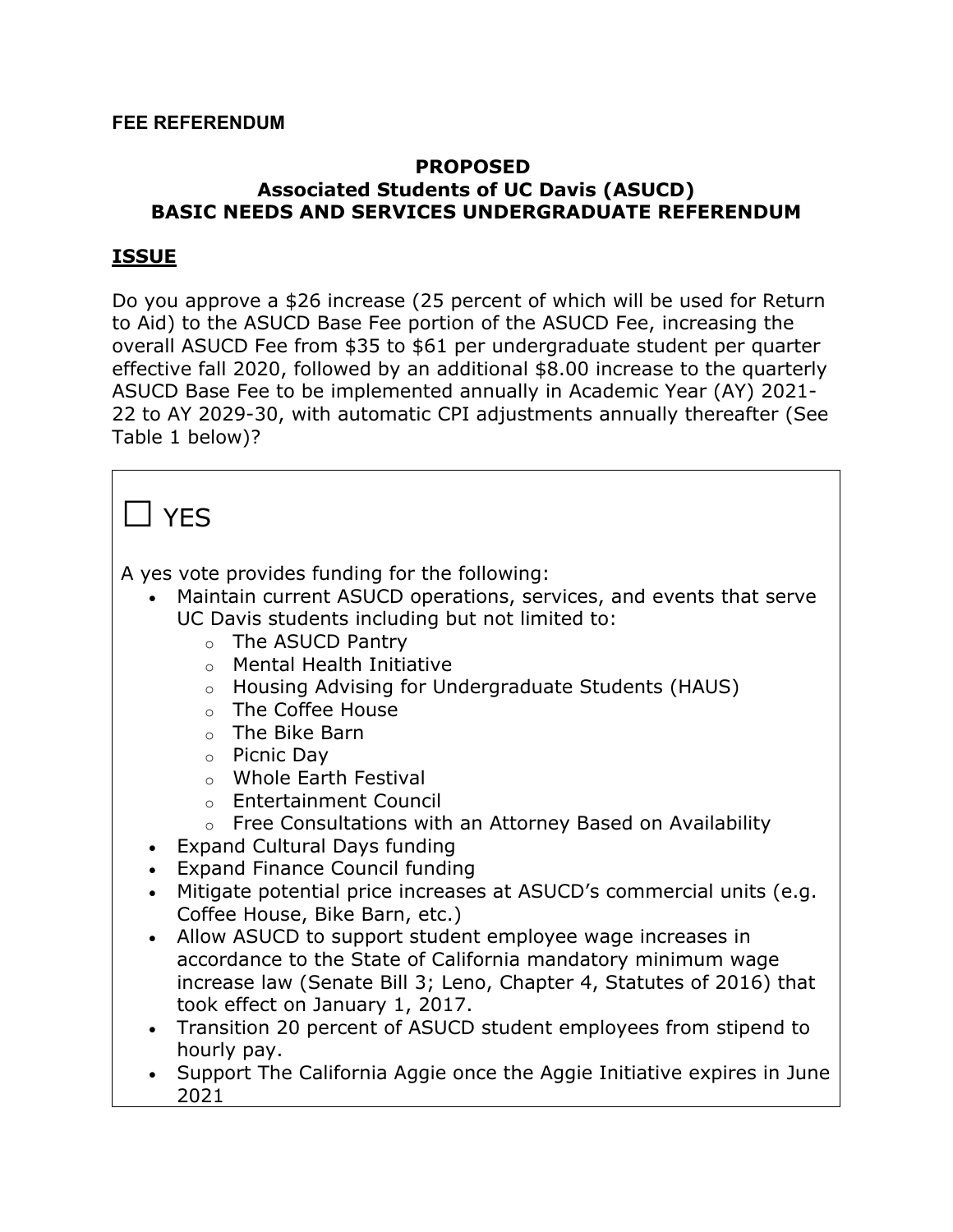# $\Box$  NO

A no vote rejects the increases to the ASUCD Fee noted in this referendum, resulting in reduction in student employment and services, to balance the ASUCD budget, potentially including but not limited to:

- Campus Center for the Environment
- Coffee House
- CoHo BioBrew
- CoHo South
- Entertainment Council
- $\bullet$  ASUCD's 15 minutes of Free Legal Services/quarter for every undergrad
- Culture Days
- KDVS Radio
- The Office of the External Affairs Vice President
- The Pantry
- Whole Earth Festival
- Student Government
- ASUCD's Executive Office
- Mental Health Initiative
- Dream Committee
- International Undergraduate Student Committee
- Aggie Public Arts Committee
- Sexual Assault Awareness Advocacy Committee
- Gender and Sexuality **Commission**
- Academic Affairs Commission
- Ethnic and Cultural Affairs **Commission**
- External Affairs Commission
- Environmental Policy and Planning Commission
- Potentially more programs, services, jobs beginning the 2020-2021 fiscal year.

### **OVERVIEW**

The first student association at UC Davis (currently ASUCD) was formed in 1915 to enhance the quality of student life by providing student services and opportunities for socializing and entertainment events. ASUCD represents all of the approximately 30,000 undergraduate students and is organized and operated exclusively for charitable and educational purposes within the meaning of section 501(c)(3) of the Internal Revenue Code. ASUCD exists as an official organized unit of UC Davis under the Division of Student Affairs governed by the UC Policies Applying to Campus Activities, Organizations and Students (PACAOS). The ASUCD business objectives are primarily designed to provide needed or desirable services and goods to the students, campus and surrounding community, while at the same time providing business experience and job opportunities to more than 1200 students.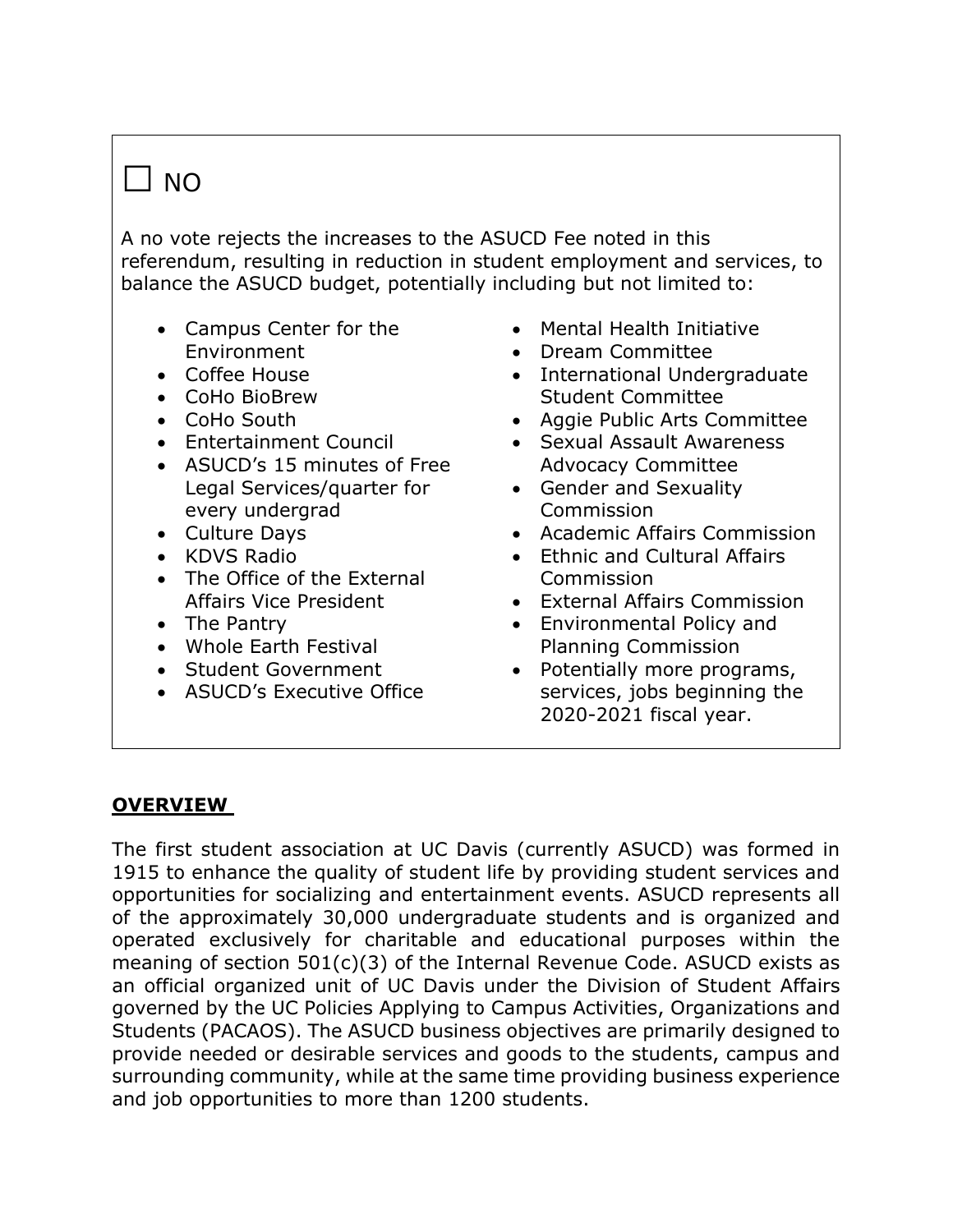ASUCD receives funding mainly through two (2) sources: (1) income from commercial activities (e.g., Coffee House, Picnic Day, Refrigerator Services, Sunset Fest by Entertainment Council, and the Whole Earth Festival) and (2) the ASUCD Base Fee allocation of \$8.00 per undergraduate student per guarter. These two sources of income are collected into ASUCD's general fund, and then distributed to the units and committees during Budget Hearings each Spring Quarter. Although other portions of the overall ASUCD Fee has increased through referendum (e.g., Unitrans in 1999), the ASUCD Base Fee allocation (\$8.00/quarter) has not increased since 1979. Factors such as inflation, higher cost of goods sold, and the mandated minimum wage requirement have significantly increased ASUCD's operational expenses resulting in a structural deficit of approximately \$500,000 in Fiscal Year 2019- 2020, which is projected under a business as usual model to increase by \$400,000 in Fiscal Year 2020-2021 and \$439,000 in Fiscal Year 2021-2022. In addition, ASUCD must transition 20 percent of its 1200 student workforce from stipend to hourly pay, with an estimated annual impact of \$1.6 million. Finally, once the Aggie Initiative Fee expires in June 2021, ASUCD will not pursue an extension and will use the ASUCD Base Fee to allocate additional funding to support The California Aggie, as needed. With the undergraduate population not expected to grow significantly in the next several years and operational expenses, mainly student salaries and cost of goods sold, continuing to increase, revenue from the ASUCD Fee and self-supporting income is not adequate for ASUCD to maintain its operations.

Currently, the overall ASUCD Fee is \$35 per quarter and is paid by all undergraduate students. The quarterly ASUCD Fee is allocated as follows:

- Unitrans: \$24.50
- *ASUCD Base Fee: \$8.00*
- Educational Opportunity Program: \$2.00
- Cal Aggie Camp: \$0.50

This fee referendum will increase the ASUCD Base Fee allocation only. Twenty five percent (25%) of the fee increase will support Return to Aid (funds provided for need-based Financial Aid) as required by UC policy. The increase will help maintain and improve upon the current level of ASUCD operations, services, programs, and events that serve UC Davis students.

During each summer session, undergraduate students are charged one-half of the quarterly overall ASUCD Fee charged the spring quarter prior. Therefore, this fee referendum will increase the fee charged during summer session, effective summer 2021.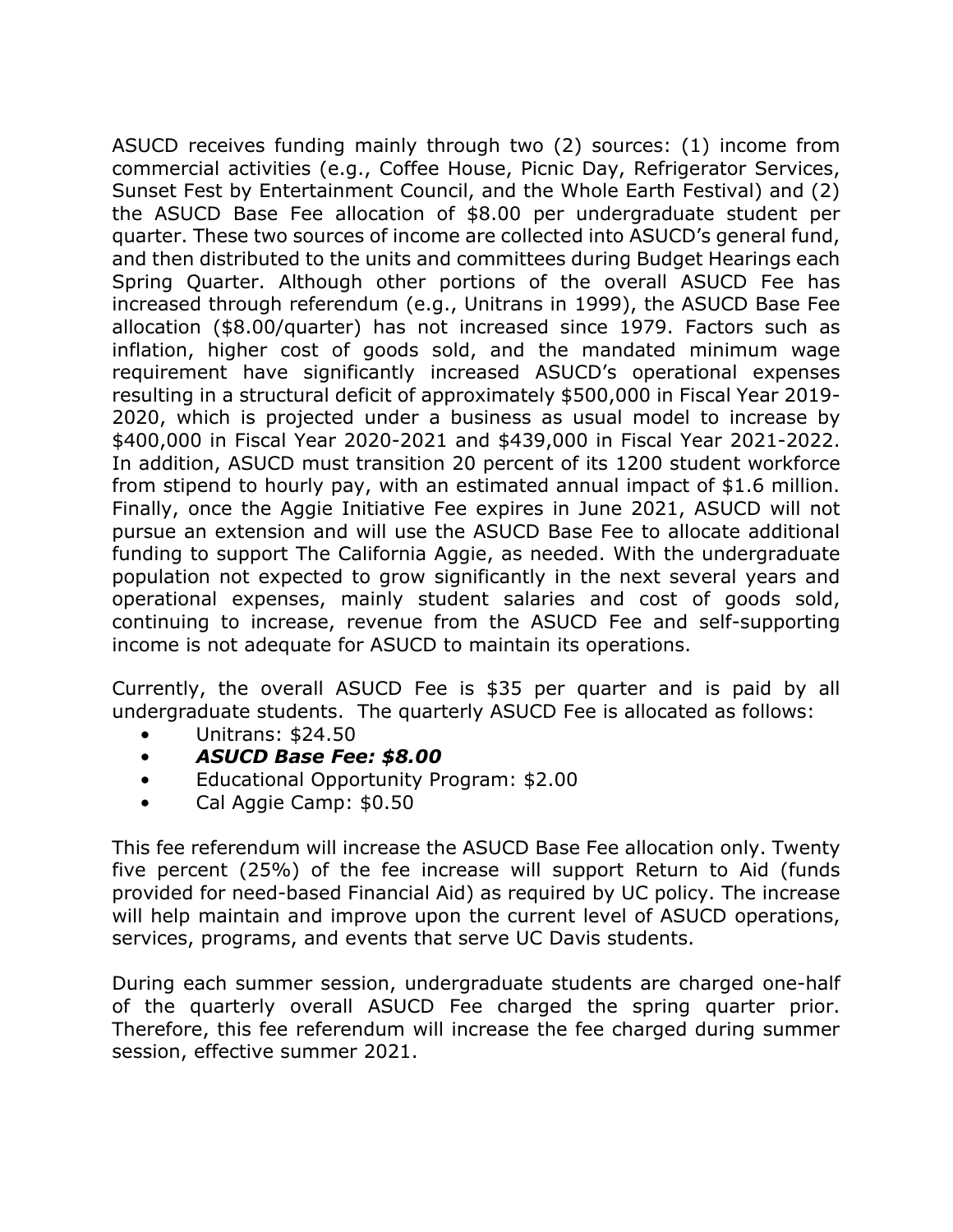As indicated by Table 1 below, the initial proposed increase to the ASUCD Base Fee allocation is \$26.00 per quarter (for a total of \$34.00 per quarter) resulting in an increase in revenue of \$575,211 per quarter beginning in Academic Year 2020-21. The ASUCD Base Fee allocation will increase by \$8.00 per quarter each year thereafter through Academic Year 2029-30. Should this referendum pass, beginning Academic Year 2030-31 and beyond the ASUCD Base Fee allocation will be automatically adjusted annually by the consumer price index (CPI) escalator used by the Council of Student Affairs and Fees (COSAF).

The proposed ASUCD Base Fee allocation increases will allow ASUCD to support student employee wage increases in accordance to the State of California mandatory minimum wage increase law. Moreover, this fee would allow ASUCD to maintain an appropriate operating reserve to permit ASUCD the ability to buffer future years from unexpected costs without impacting student employment and services. Lastly, the fee increase includes a 25% Return to Aid that will provide financial aid for those undergraduate students with the greatest financial need. If the proposed ASUCD Base Fee allocation increases are not approved, ASUCD will not be able to fund its projected structural deficit in Fiscal Year 2020 - 2021, to transition 20 percent of its workforce from stipend to hourly pay (approximately \$1.6 million per year), and to support The California Aggie for the campus after June 2021. As a result, ASUCD may have to significantly increase its prices of services and products provided at its commercial units (e.g. Coffee House, Bike Barn, etc.) and reduce or eliminate a substantial number of its approximately 1200 student workforce to balance its budget.

The passage of this referendum will require voter turnout equal to at least twenty percent (20%) of the undergraduate student population and at least a sixty percent (60%) affirmative vote for approval.

If approved, the fee increases to the ASUCD Base Fee outlined in this referendum will be effective Fall Quarter, 2020.

|                       |                                                    | Table 1: Proposed Fee Increase per Quarter                                |                                       |                                                                                       |                                            |
|-----------------------|----------------------------------------------------|---------------------------------------------------------------------------|---------------------------------------|---------------------------------------------------------------------------------------|--------------------------------------------|
| <b>Fiscal Year</b>    | <b>ASUCD</b><br><b>Base Fee</b><br><b>Increase</b> | <b>Return to Aid</b><br>(25% of ASUCD<br>Base Fee Increase) (accumulated) | <b>Total ASUCD</b><br><b>Base Fee</b> | <b>Projected Quarterly ASUCD</b><br><b>Revenue Increase (ASUCD</b><br>Base Fee only)* | <b>Total Quarterly</b><br><b>ASUCD Fee</b> |
| Current<br>Allocation | \$0.00                                             | \$0.00                                                                    | \$8.00                                | \$0.00                                                                                | \$35.00                                    |
| 2020-2021             | \$26.00                                            | \$6.50                                                                    | \$34.00                               | \$575,000                                                                             | \$61.00                                    |
| 2021-2022             | \$8.00                                             | \$2.00                                                                    | \$42.00                               | \$177,000                                                                             | \$69.00                                    |
| 2022-2023             | \$8.00                                             | \$2.00                                                                    | \$50.00                               | \$177,000                                                                             | \$77.00                                    |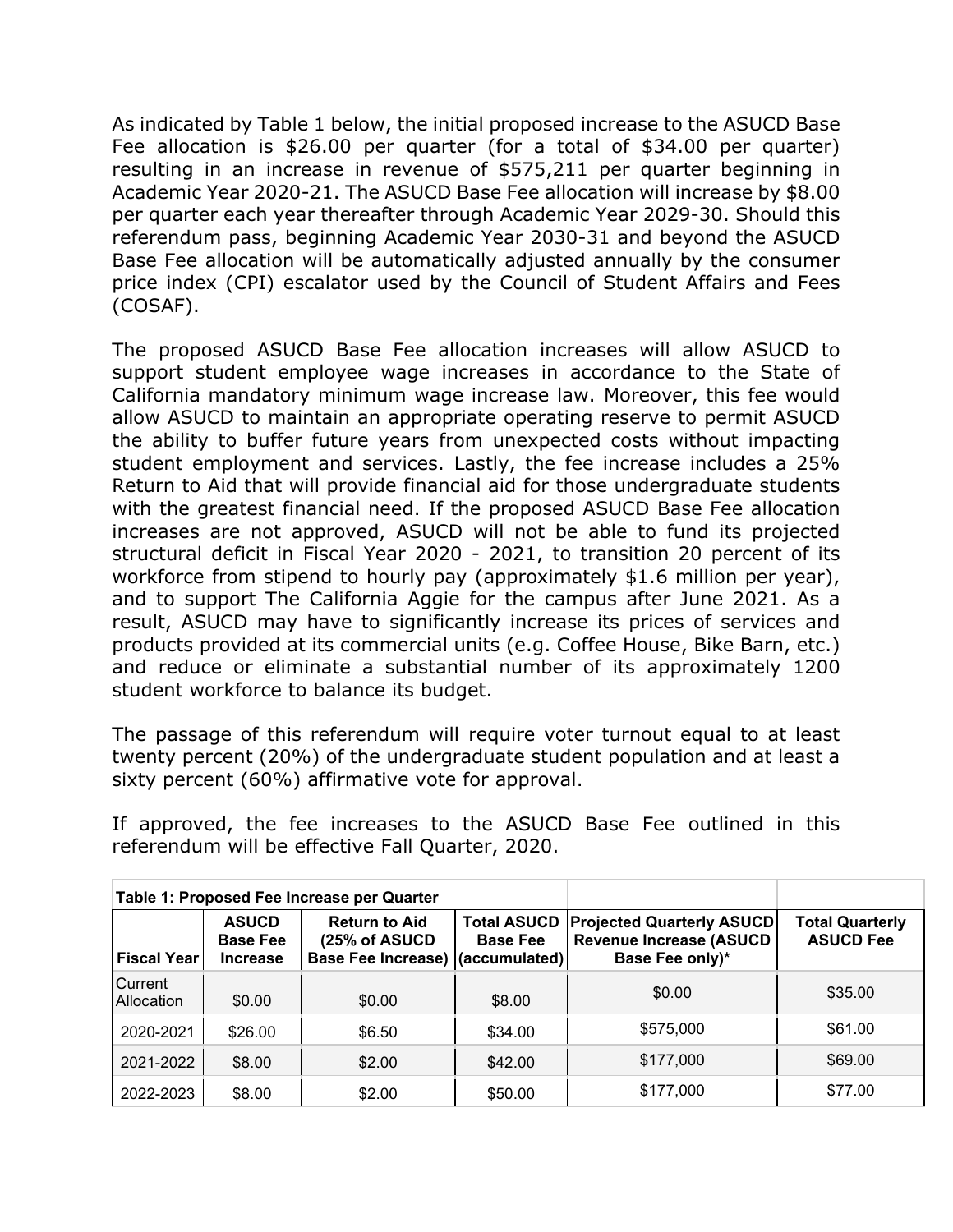| 2023-2024 | \$8.00  | \$2.00 | \$58.00  | \$177,000 | \$85.00  |
|-----------|---------|--------|----------|-----------|----------|
| 2024-2025 | \$8.00  | \$2.00 | \$66.00  | \$177,000 | \$93.00  |
| 2025-2026 | \$8.00  | \$2.00 | \$74.00  | \$177,000 | \$101.00 |
| 2026-2027 | \$8.00  | \$2.00 | \$82.00  | \$177,000 | \$109.00 |
| 2027-2028 | \$8.00  | \$2.00 | \$90.00  | \$177,000 | \$117.00 |
| 2028-2029 | \$8.00  | \$2.00 | \$98.00  | \$177,000 | \$125.00 |
| 2029-2030 | \$8.00  | \$2.00 | \$106.00 | \$177,000 | \$133.00 |
| 2030-2031 | $+CPI*$ | \$TBD  | \$TBD    | \$TBD     | \$TBD    |
| 2031-2032 | $+CPI*$ | \$TBD  | \$TBD    | \$TBD     | \$TBD    |
| 2032-2033 | $+CPI*$ | \$TBD  | \$TBD    | \$TBD     | \$TBD    |

\* Projected increase amounts are based on undergraduate enrollment of 29,498 in FY 2019-2020 with no increases for future years.

**Advisory Vote –** The outcome of the vote shall be advisory to the Vice Chancellor for Student Affairs, the Chancellor, and the President of the University of California.

**Voting –** "Minimum voting pools" have been determined in accordance with University regulations. A minimum voter turnout of twenty percent (20%) of the undergraduate student population is required for a valid vote. The exact number of undergraduate students required will be provided by the University Registrar in advance of the election, and will be based on the Winter Quarter 2019 census data. In addition, this referendum requires ratification by at least sixty percent (60%) affirmative vote for approval.

**Oversight –** Oversight of the fee is provided by the COSAF. In addition, ASUCD's annual budget process involve active participation and review from: (1) the ASUCD Management Team (consisting of the President, the Internal Vice President, the Controller, the Vice Controller, and the ASUCD Business Manager), (2) the unit and committee directors, who, along with their adopted ASUCD Senators, determine estimates of income and expense each year and prepare budgets for their units or committees respectively with the ASUCD Management Team, (3) the Media Board which derives its authority from the Vice Chancellor of Student Affairs, (4) the ASUCD Senate, which approves the budget with a two-thirds vote in addition to approval by the ASUCD President, and (5) the ASUCD Executive Advisory Council which serves in an advisory role for multiple facets of ASUCD.

**Life of Fee –** This fee does not have an "expiration" date and will continue to be assessed unless altered through referendum or other permissible action.